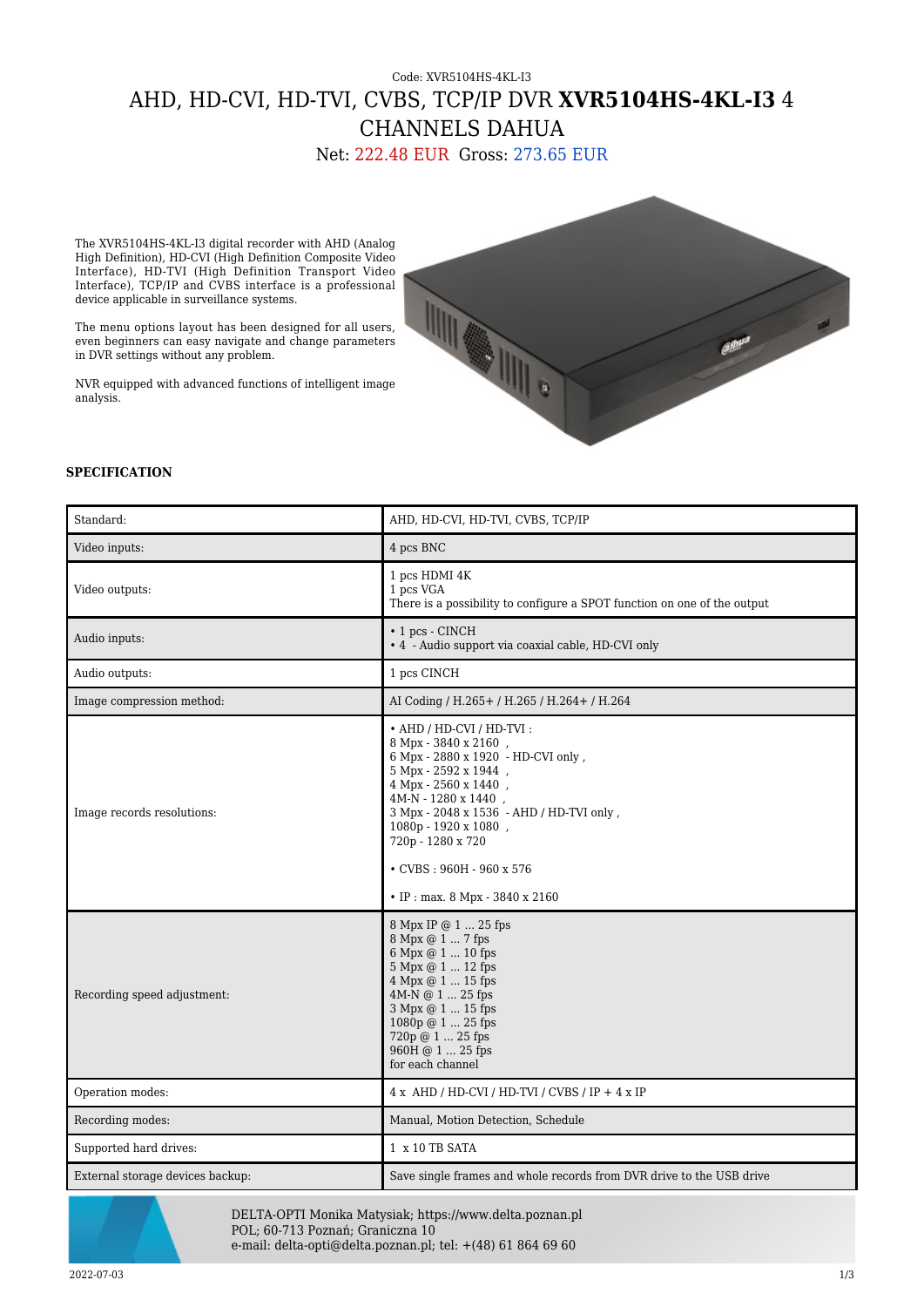| Searching and playback the records: | Records searching: by time + timeline with record type. Playback: forward, fast, slow,<br>step<br>Advanced searching (to the one second accuracy)<br>Intelligent face search AI - simultaneous search in the archive of face recordings<br>based on max 8 photos taking into account the similarity threshold (for each photo<br>separately)<br>$1/4$ channel synchronous playback                                                                                                                                                                                                                                                                                                                                                                                                                                                                                          |
|-------------------------------------|-----------------------------------------------------------------------------------------------------------------------------------------------------------------------------------------------------------------------------------------------------------------------------------------------------------------------------------------------------------------------------------------------------------------------------------------------------------------------------------------------------------------------------------------------------------------------------------------------------------------------------------------------------------------------------------------------------------------------------------------------------------------------------------------------------------------------------------------------------------------------------|
| Network functions:                  | Full support via network<br>, Remote records copying<br>, Web Server built-in<br>max. 128 on-line users                                                                                                                                                                                                                                                                                                                                                                                                                                                                                                                                                                                                                                                                                                                                                                     |
| Mobile phones support:              | Port no.: 37777 or access by a cloud (P2P)<br>• Android: Free application DMSS<br>· iOS (iPhone): Free application <b>DMSS</b><br>See how to configure the P2P function in Dahua recorders and how to enable the<br>mobile application                                                                                                                                                                                                                                                                                                                                                                                                                                                                                                                                                                                                                                      |
| Alarm inputs / outputs:             |                                                                                                                                                                                                                                                                                                                                                                                                                                                                                                                                                                                                                                                                                                                                                                                                                                                                             |
| PTZ control:                        | IP Speed Dome Cameras<br>Control compatible with coax PTZ HD-CVI<br>RS-485 - PELCO-D/P                                                                                                                                                                                                                                                                                                                                                                                                                                                                                                                                                                                                                                                                                                                                                                                      |
| Motion Detection:                   | ✓                                                                                                                                                                                                                                                                                                                                                                                                                                                                                                                                                                                                                                                                                                                                                                                                                                                                           |
| Main features:                      | • Cooperation with Dahua devices working in the concept of the Internet of Things<br>$(IoT)$ ,<br>• POS - support the machines installed in the points of sales and displaying the date<br>from them as overlaid text on selected channel window,<br>• SMD PLUS - searching for an object classified as: human, motor vehicle<br>• Coax Audio/Alarm support,<br>• Intelligent Image Analysis : crossing the line (tripwire), crossing the line (tripwire),<br>abandoned/missing object, classification of people and vehicles<br>· advanced face recognition and search functions<br>• Support for up to 10 face databases, including 20 000 face images<br>• Detection of faces not included in the device database<br>• Searching for faces in recordings based on max 8 selected photos with the ability to<br>independently set the similarity threshold for each photo |
| USB:                                | 2 pcs USB 2.0                                                                                                                                                                                                                                                                                                                                                                                                                                                                                                                                                                                                                                                                                                                                                                                                                                                               |
| Mouse support:                      | ✓                                                                                                                                                                                                                                                                                                                                                                                                                                                                                                                                                                                                                                                                                                                                                                                                                                                                           |
| IR remote controller in the set:    |                                                                                                                                                                                                                                                                                                                                                                                                                                                                                                                                                                                                                                                                                                                                                                                                                                                                             |
| Power supply:                       | 12 V DC / 2 A (power adapter included)                                                                                                                                                                                                                                                                                                                                                                                                                                                                                                                                                                                                                                                                                                                                                                                                                                      |
| Color:                              | Black                                                                                                                                                                                                                                                                                                                                                                                                                                                                                                                                                                                                                                                                                                                                                                                                                                                                       |
| Weight:                             | $0.89$ kg                                                                                                                                                                                                                                                                                                                                                                                                                                                                                                                                                                                                                                                                                                                                                                                                                                                                   |
| Dimensions:                         | 260 x 236 x 48 mm                                                                                                                                                                                                                                                                                                                                                                                                                                                                                                                                                                                                                                                                                                                                                                                                                                                           |
| Supported languages:                | Polish, English, Czech, Danish, Finnish, French, Greek, Spanish, Dutch, German,<br>Portuguese, Russian, Romanian, Serbian, Slovak, Slovenian, Hungarian, Italian                                                                                                                                                                                                                                                                                                                                                                                                                                                                                                                                                                                                                                                                                                            |
| Country of origin:                  | China                                                                                                                                                                                                                                                                                                                                                                                                                                                                                                                                                                                                                                                                                                                                                                                                                                                                       |
| Manufacturer / Brand:               | <b>DAHUA</b>                                                                                                                                                                                                                                                                                                                                                                                                                                                                                                                                                                                                                                                                                                                                                                                                                                                                |
| Guarantee:                          | 3 years                                                                                                                                                                                                                                                                                                                                                                                                                                                                                                                                                                                                                                                                                                                                                                                                                                                                     |

## **PRESENTATION**

## Front panel:





DELTA-OPTI Monika Matysiak; https://www.delta.poznan.pl POL; 60-713 Poznań; Graniczna 10 e-mail: delta-opti@delta.poznan.pl; tel: +(48) 61 864 69 60